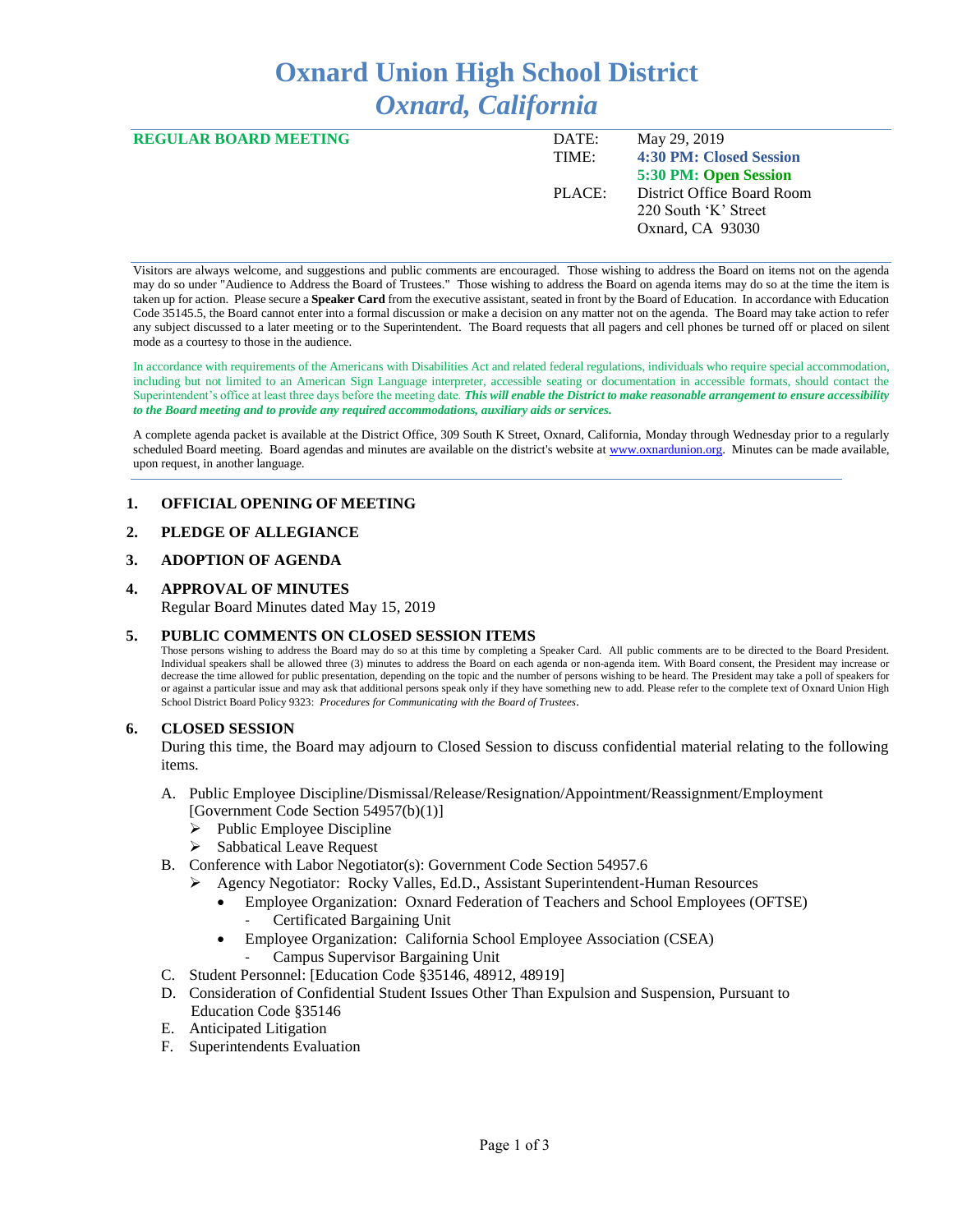## Board Meeting Agenda May 29, 2019

- G. Conference with Real Property Negotiator (Govt. Code § 54956.8) PROPERTY: 50-acres of 107.25 acres located at or near 1825 Camino del Sol, Oxnard, CA (southeast corner of N. Rose Ave. and Cesar Chavez Dr.) Ventura County Assessor Parcel No. 214-0-020-595 AGENCY NEGOTIATOR: Jeff Weinstein, Assistant Superintendent Business Services and Dr. Joel Kirschenstein, Consultant Sage Realty Group Inc. NEGOTIATING PARTIES: Brian Edward Maulhardt, as Trustee of the Brian Edward Maulhardt Children's Support Trust UNDER NEGOTIATION: Price and terms of payment H. Conference with Real Property Negotiator (Govt. Code § 54956.8)
- PROPERTY: Multiple District-owned parcels, including: (1) Bell Ranch Property, Assessor Parcel No. ("APN") 156-0-180-385, Camarillo, California; (2) South of Oxnard High School, APN 183-0-030-180; (3) District Office Campus, 220, 309, and 315 South K Street, Oxnard, CA, APNs 202-0-010-630 & - 740; (4) Hueneme Road Adult School, 527 W Hueneme Road, Oxnard, CA, APN 222-0-082-625; (5) 280 and 300 Skyway Drive, Camarillo, CA, APN 230-0-130-105; and (6) 15 Stearman Street, Camarillo, CA, APN 230-0-130-115; and (7) 1101 West 2nd Street, Oxnard, APN 202-0-233-355 AGENCY NEGOTIATOR: Jeff Weinstein, Assistant Superintendent Business Services and Dr. Joel Kirschenstein, Consultant Sage Realty Group Inc. NEGOTIATING PARTIES: To be determined UNDER NEGOTIATION: Price and terms of payment.

# **7. RECONVENE IN PUBLIC: REPORT ON CLOSED SESSION ACTION**

# **8. PUBLIC HEARING**

Proposed Submission of Application for State Board of Education (SBE) Waiver of Surplus Property Auction Requirements for 3400 Gonzales Road (County of Ventura), 527 Hueneme Road (Oxnard), 220 and 309-315 South K Street (Oxnard), and 280 and 330 Skyway Drive (Camarillo)

# **9. RECOGNITION**

➢ New Administration Introductions

## **10. PUBLIC COMMENTS TO ADDRESS THE BOARD OF TRUSTEES**

Those persons wishing to address the Board may do so at this time by completing a Speaker Card. All public comments are to be directed to the Board President. Individual speakers shall be allowed three (3) minutes to address the Board on each agenda or non-agenda item. With Board consent, the President may increase or decrease the time allowed for public presentation, depending on the topic and the number of persons wishing to be heard. The President may take a poll of speakers for or against a particular issue and may ask that additional persons speak only if they have something new to add. Please refer to the complete text of Oxnard Union High School District Board Policy 9323: *Procedures for Communicating with the Board of Trustees.*

## **11. SUPERINTENDENT'S REPORT**

# **12. STUDENT REPRESENTATIVE TO THE BOARD – MARITZA SALCEDO**

## **13. STAFF REPORTS**

➢ District-Wide Student Restrooms

## **14. CONSENT CALENDAR**

## **Business Services**

- **A.** Consideration of Approval of Purchase Orders May 5-17, 2019
- **B.** Consideration of Approval of Structural Plan Check fee, Access Compliance Fee and Fire and Life Safety Fee Required by DSA for Oxnard HS #8
- **C.** Consideration of Approval of Service Agreement Between OUHSD and Associated Valuation Services (AVS) for District-Wide Physical Inventory of Assets
- **D.** Consideration of Approval of Flewelling & Moody, Inc. Proposal for Water Damage at Buildings B & C at Channel Islands High School
- **E.** Consideration of Approval of Revision of Designation of Representatives to the Board of Directors of the Coastal Schools Employee Benefits Organization (CSEBO)